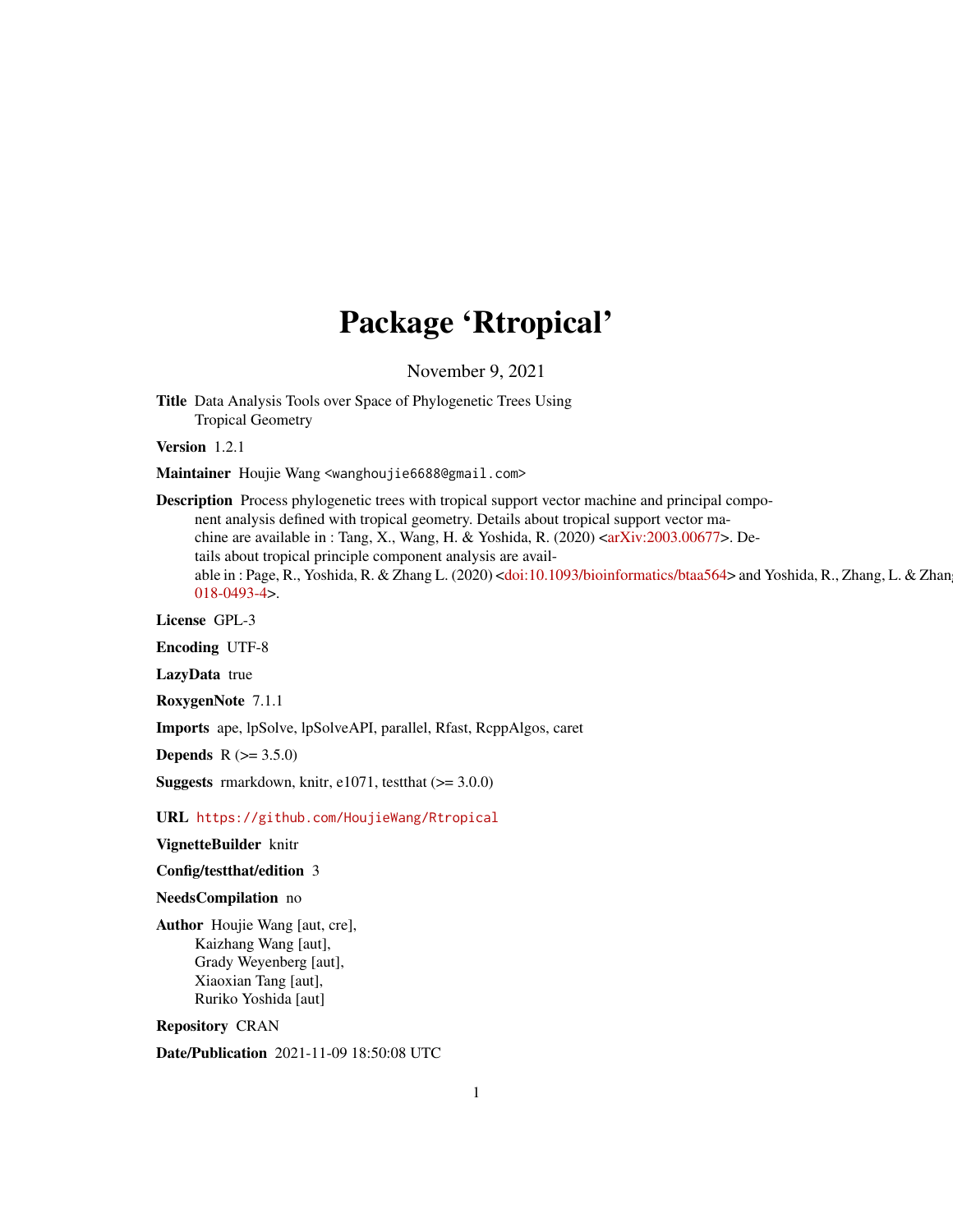# <span id="page-1-0"></span>R topics documented:

|       | $\overline{4}$             |
|-------|----------------------------|
|       | $\overline{\phantom{0}}$ 5 |
|       | 5                          |
|       | -6                         |
|       | -7                         |
|       |                            |
|       |                            |
|       |                            |
|       |                            |
|       |                            |
|       |                            |
|       |                            |
|       |                            |
|       |                            |
|       |                            |
|       |                            |
|       |                            |
|       |                            |
|       |                            |
|       |                            |
| Index | 21                         |
|       |                            |

all\_trees *Simulated Tree Data with Different Proximity Parameter Value*

# Description

Simulated Tree Data with Different Proximity Parameter Value

# Usage

data(all\_trees)

# Format

A list of length 12 with each element a sublist containing an ape multiPhylo object with 300 rooted trees on 5 tips and the tree categories.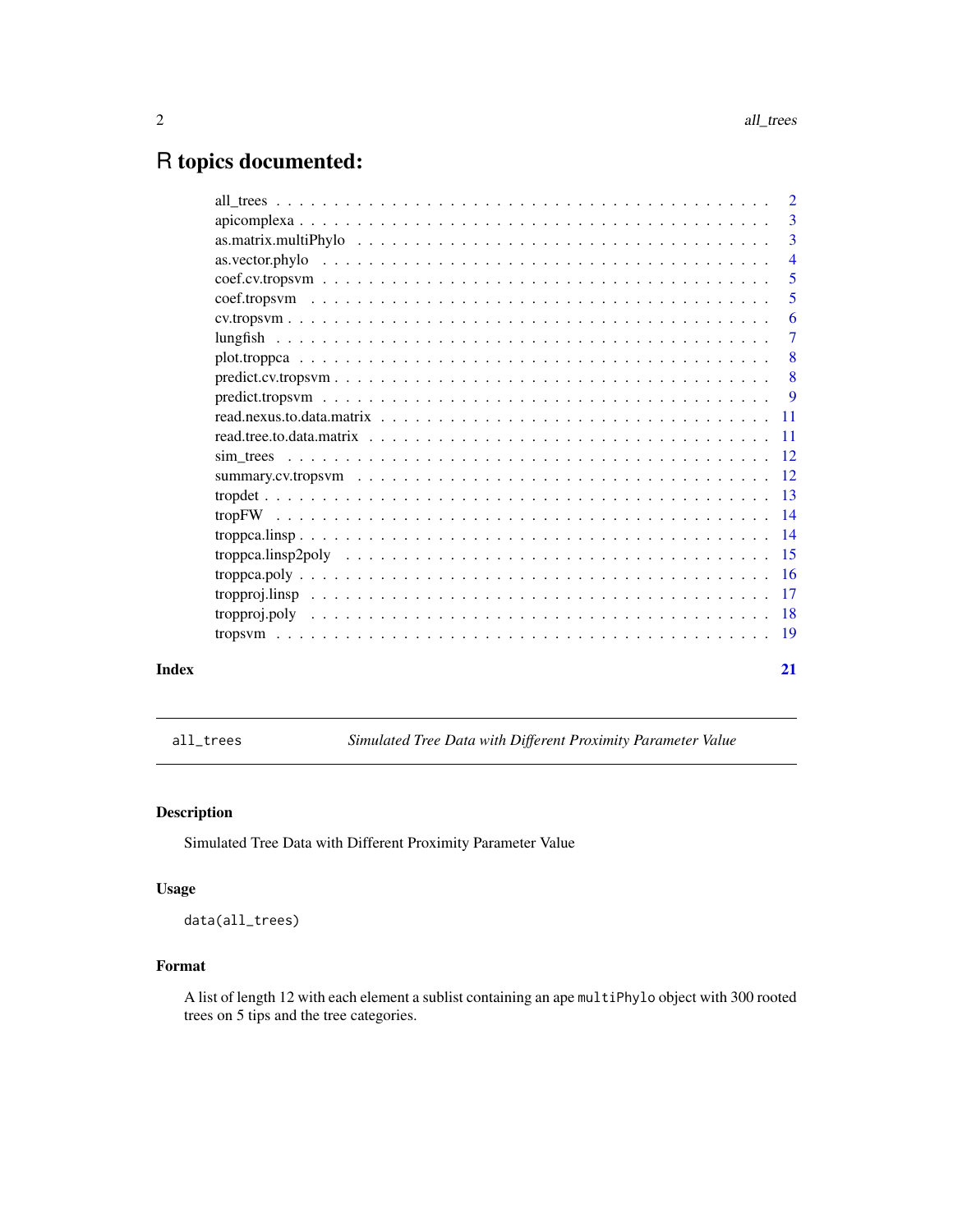<span id="page-2-0"></span>

Apicomplexa gene trees sample data set.

#### Usage

apicomplexa

# Format

An ape multiPhylo object with 268 rooted trees on 8 tips.

# Source

Chih-Horng Kuo, John P. Wares, Jessica C. Kissinger. *The Apicomplexan Whole-Genome Phylogeny: An Analysis of Incongruence among Gene Trees Molecular Biology and Evolution, Volume 25, Issue 12, December 2008, Pages 2689–2698.*

as.matrix.multiPhylo *Vectorize a Set of Phylognetic Trees*

#### Description

Unifies tip labels of all phylogenetic trees in multiPhylo object the same as the first tree and returns the cophenetic distance of their corresponding chronogram.

#### Usage

```
## S3 method for class 'multiPhylo'
as.matrix(x, tipOrder = x[[1]]$tip.label, parallel = FALSE, ncores = 2, ...)
```
#### Arguments

| $\mathsf{x}$ | an object of class multiPhylo                                                                                                                                                      |
|--------------|------------------------------------------------------------------------------------------------------------------------------------------------------------------------------------|
| tipOrder     | a numeric vector of order of leaf names to which all trees in the multiphylo<br>object will unified. If not specified on purpose, the tip order of the first tree will<br>be used. |
| parallel     | a logical value indicating if parallel computing should be used. (default: FALSE)                                                                                                  |
| ncores       | a numeric value indicating the number of threads utilized for multi-cored CPUs.<br>(default: 2)                                                                                    |
|              | Not used. Other arguments to as vector                                                                                                                                             |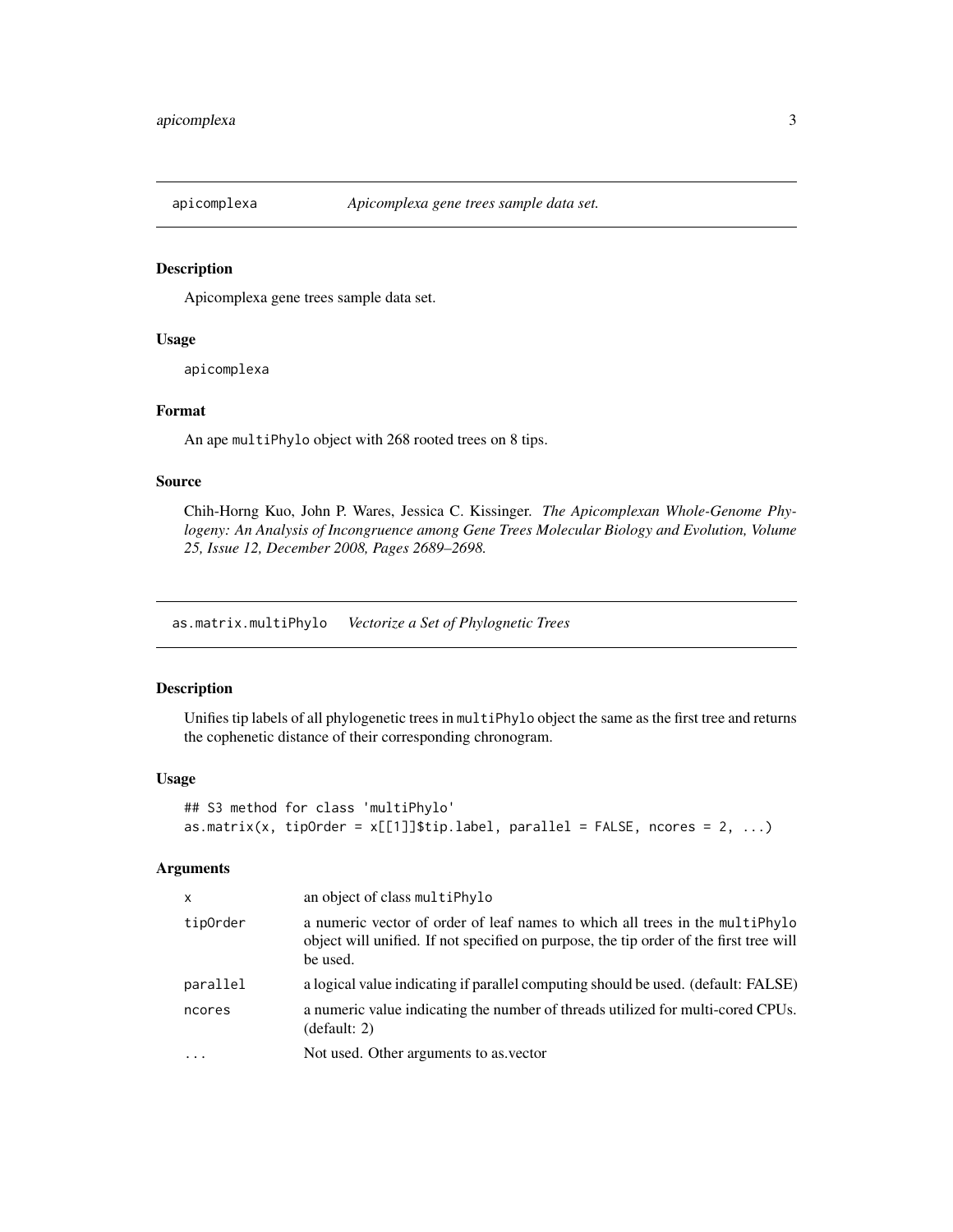#### <span id="page-3-0"></span>Value

A data matrix with each row a vector representation of a chronogram. Each element of the vector is the distance between two leaves.

# Examples

```
data(apicomplexa)
data <- as.matrix(apicomplexa[1: 10]) # matrixize first ten trees
```
as.vector.phylo *Vectorize a Phylogenetic Tree*

# Description

Computes the cophenetic distance and outputs them in a vector of a phylogenetic tree in phylo object

# Usage

## S3 method for class 'phylo' as.vector( $x$ , mode = "any")

#### Arguments

|      | A object of class phylo                                                                                               |
|------|-----------------------------------------------------------------------------------------------------------------------|
| mode | The same as base: : as vector. But only numeric output in vector form is<br>accepted for other functions in Rtropical |

#### Value

A vector with its elements the distance between two leaves of the tree.

#### Examples

```
library(ape)
tree <- rcoal(5)
tree_vec <- as.vector(tree)
```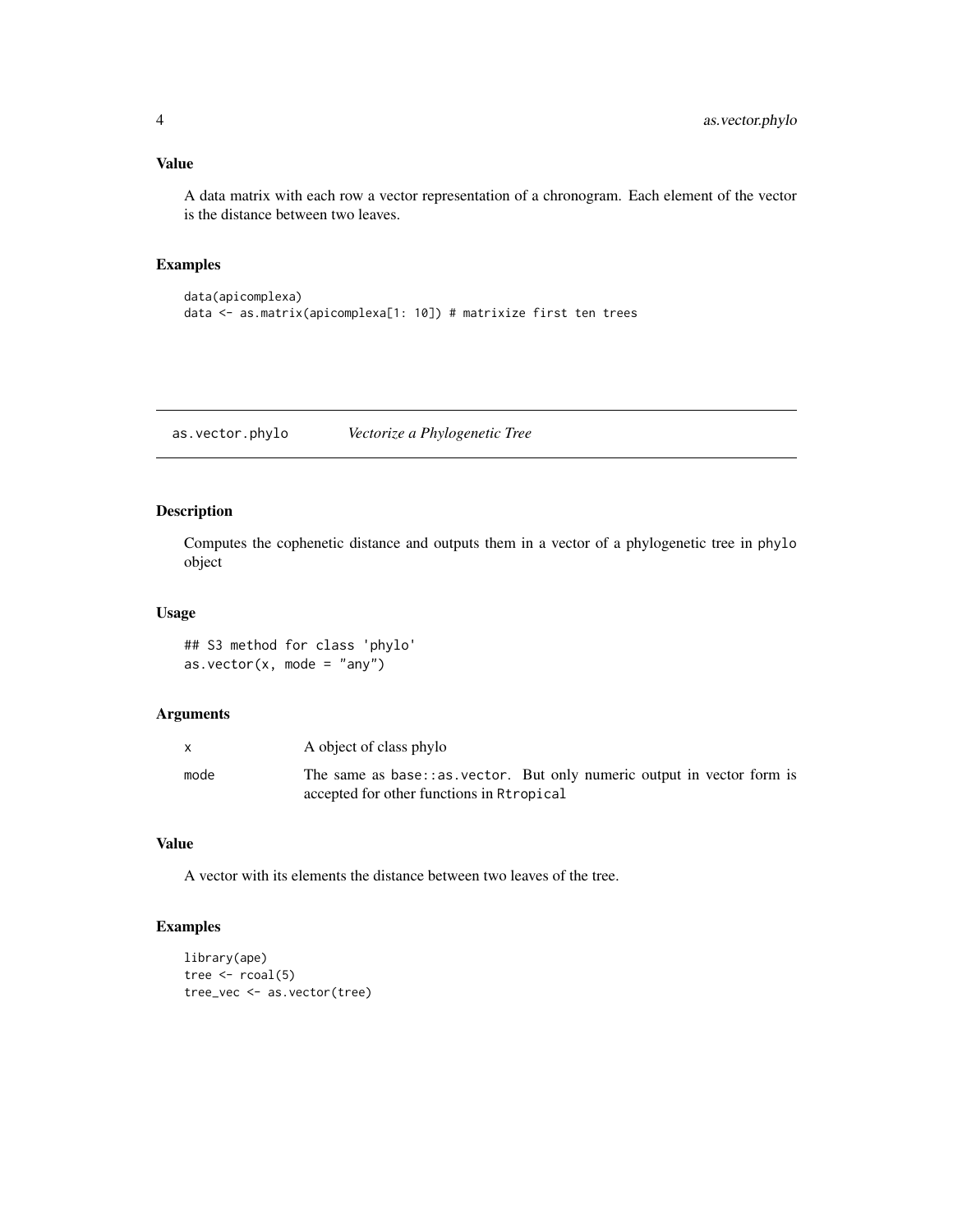<span id="page-4-0"></span>coef.cv.tropsvm *Extract Optimal Tropical Hyperplane from a cv.tropsvm object*

# Description

Obtain the optimal tropical hyperplane in the form of vectors from a cv.tropsvm object.

#### Usage

```
## S3 method for class 'cv.tropsvm'
coef(object, ...)
```
# Arguments

| object                  | a fitted "cv. tropsym" object. |
|-------------------------|--------------------------------|
| $\cdot$ $\cdot$ $\cdot$ | Not used. Other arguments.     |

# Value

An output of the apex of the fitted optimal tropical hyperplane.

| coef.tropsvm | Extract Optimal Tropical Hyperplane from a tropsvm object |  |
|--------------|-----------------------------------------------------------|--|
|              |                                                           |  |

# Description

Obtain the optimal tropical hyperplane in the form of vectors from a tropsvm object.

# Usage

## S3 method for class 'tropsvm' coef(object, ...)

# Arguments

| object   | a fitted "tropsvm" object. |
|----------|----------------------------|
| $\cdots$ | Not used. Other arguments. |

#### Value

An output of the apex of the fitted optimal tropical hyperplane.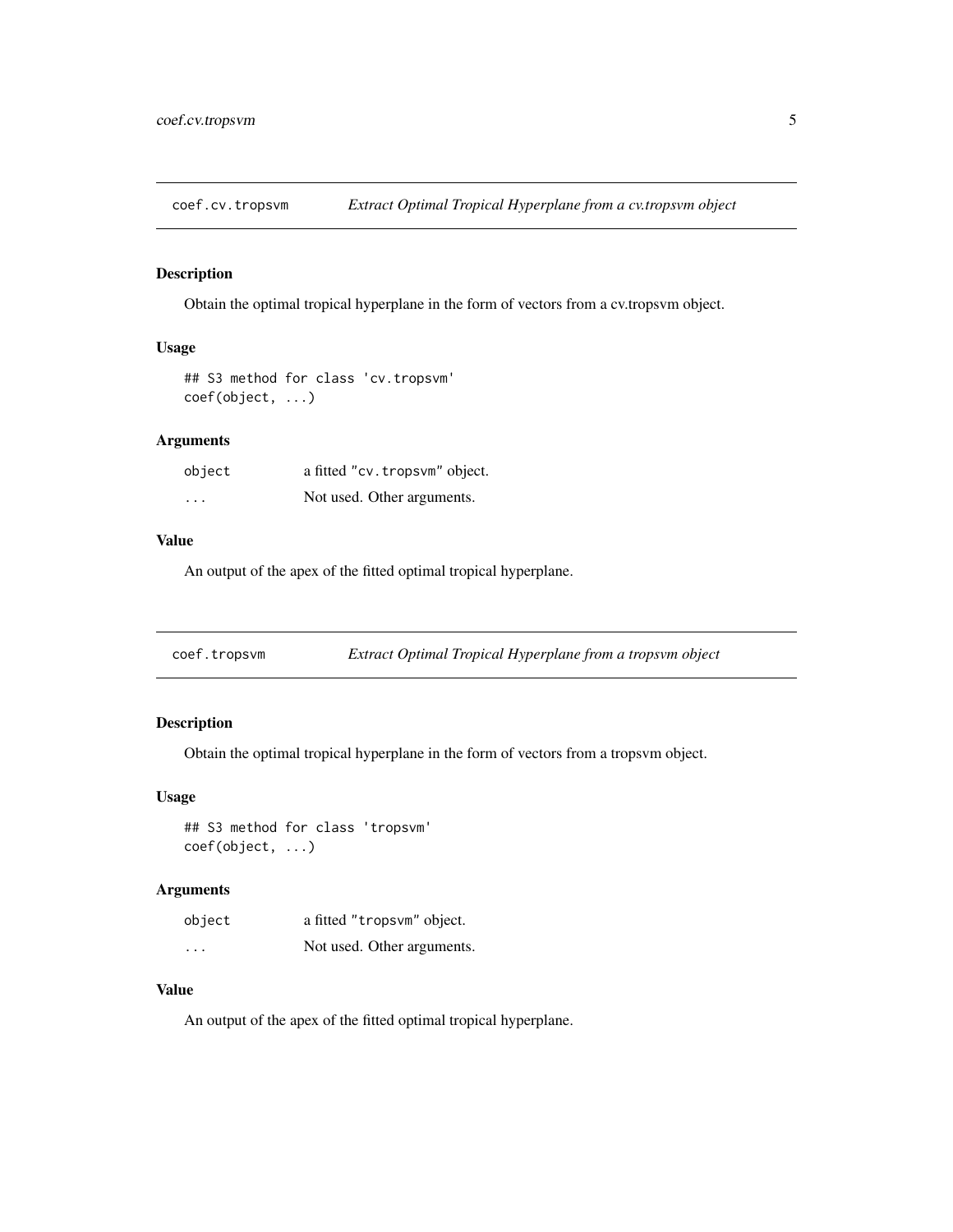<span id="page-5-0"></span>

Conduct k-fold cross validation for tropsvm and return an object "cv.tropsvm".

# Usage

```
cv.tropswm(x, y, parallel = FALSE, nfold = 10, nassignment = 10, ncores = 2)
```
# Arguments

| $\mathsf{x}$ | a data matrix, of dimension nobs x nyars; each row is an observation vector.                    |
|--------------|-------------------------------------------------------------------------------------------------|
| V            | a response vector with one label for each row/component of x.                                   |
| parallel     | a logical value indicating if parallel computing should be used. (default: FALSE)               |
| nfold        | a numeric value of the number of data folds for cross-validation. (default: 10)                 |
| nassignment  | a numeric value indicating the size of the parameter grid of assignments. (de-<br>fault: $10$ ) |
| ncores       | a numeric value indicating the number of threads utilized for multi-cored CPUs.<br>(default: 2) |

# Value

object with S3 class cv.tropsvm containing the fitted model, including:

| apex       | The negative apex of the fitted optimal tropical hyperplane. |
|------------|--------------------------------------------------------------|
| assignment | The best assignment tuned by cross-validation.               |
| index      | The best classification method tuned by cross-validation.    |
| levels     | The name of each category, consistent with categories in y.  |
| accuracy   | The validation accuracy for each fold.                       |
| nfold      | The number of folds used in cross-validation.                |

#### See Also

summary, predict, coef and the tropsvm function.

# Examples

```
# data generation
library(Rfast)
set.seed(101)
e <- 20
n < -10
```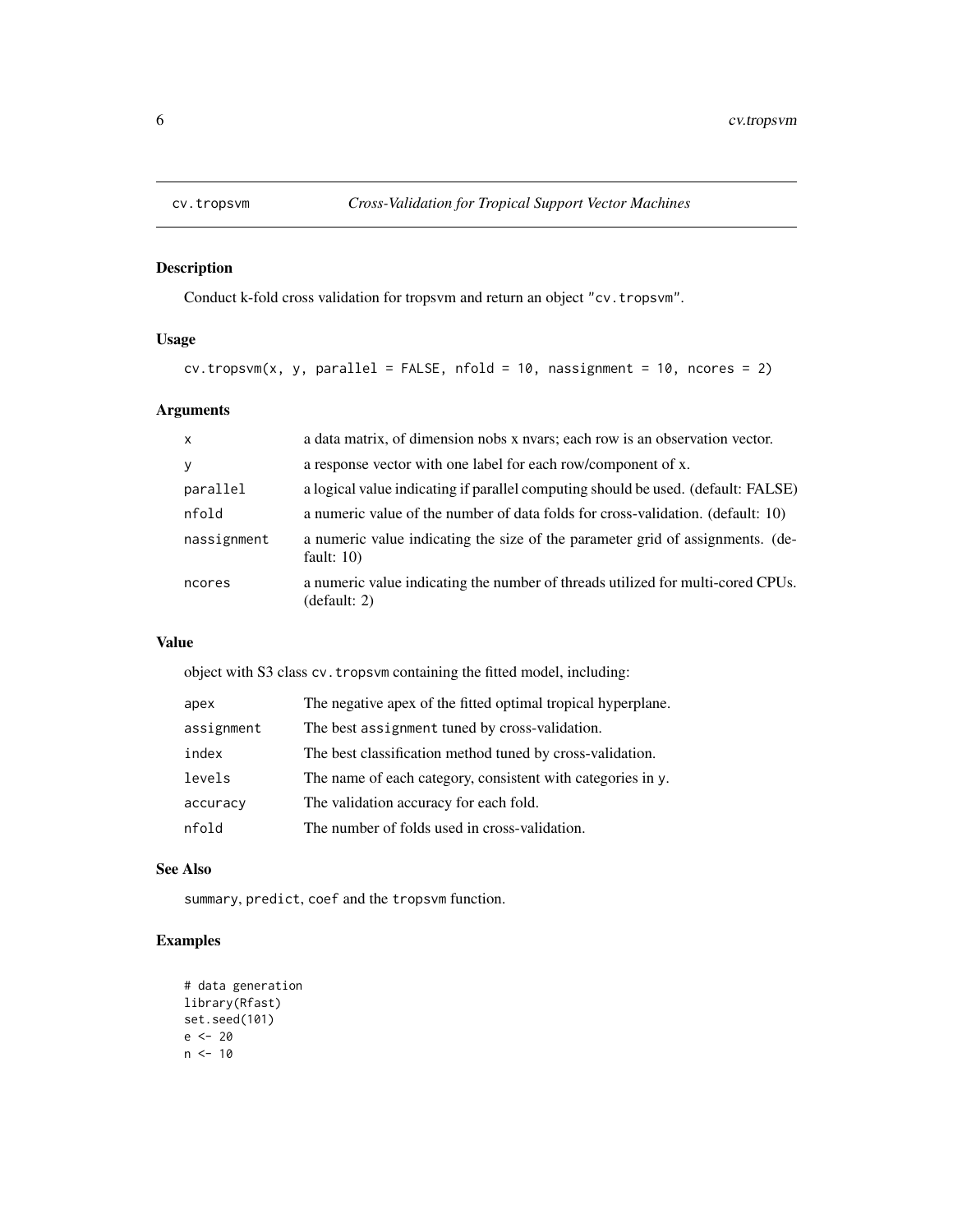<span id="page-6-0"></span>lungfish 7

```
N < -10s \leq -5x \leftarrow \text{rbind}(rmvnorm(n, mu = c(5, -5, rep(0, e - 2)), sigma = diag(s, e)),
  rmvnorm(n, mu = c(-5, 5, rep(0, e - 2)), sigma = diag(s, e))
\lambday \leftarrow as.factor(c(rep(1, n), rep(2, n)))newx < -rbind(
  rmvnorm(N, mu = c(5, -5, rep(0, e - 2)), sigma = diag(s, e)),
  rmvnorm(N, mu = c(-5, 5, rep(0, e - 2)), sigma = diag(s, e))
)
newy \leq as. factor(rep(c(1, 2), each = N))
# train the tropical svm
cv_tropsvm_fit <- cv.tropsvm(x, y, parallel = FALSE)
summary(cv_tropsvm_fit)
coef(cv_tropsvm_fit)
# test with new data
pred <- predict(cv_tropsvm_fit, newx)
# check with accuracy
table(pred, newy)
# compute testing accuracy
sum(pred == newy) / length(newy)
```
lungfish *Coelacanths genome and transcriptome data*

#### Description

Coelacanths genome and transcriptome data

#### Usage

lungfish

#### Format

An ape multiPhylo object with 1193 rooted trees on 10 tips.

#### Source

Tom M. W. Nye, Xiaoxian Tang, Grady Weyenberg and Ruriko Yoshida. *Principal component analysis and the locus of the Fréchet mean in the space of phylogenetic trees, Biometrika, Volume 104, Issue 4, December 2017, Pages 901–922.*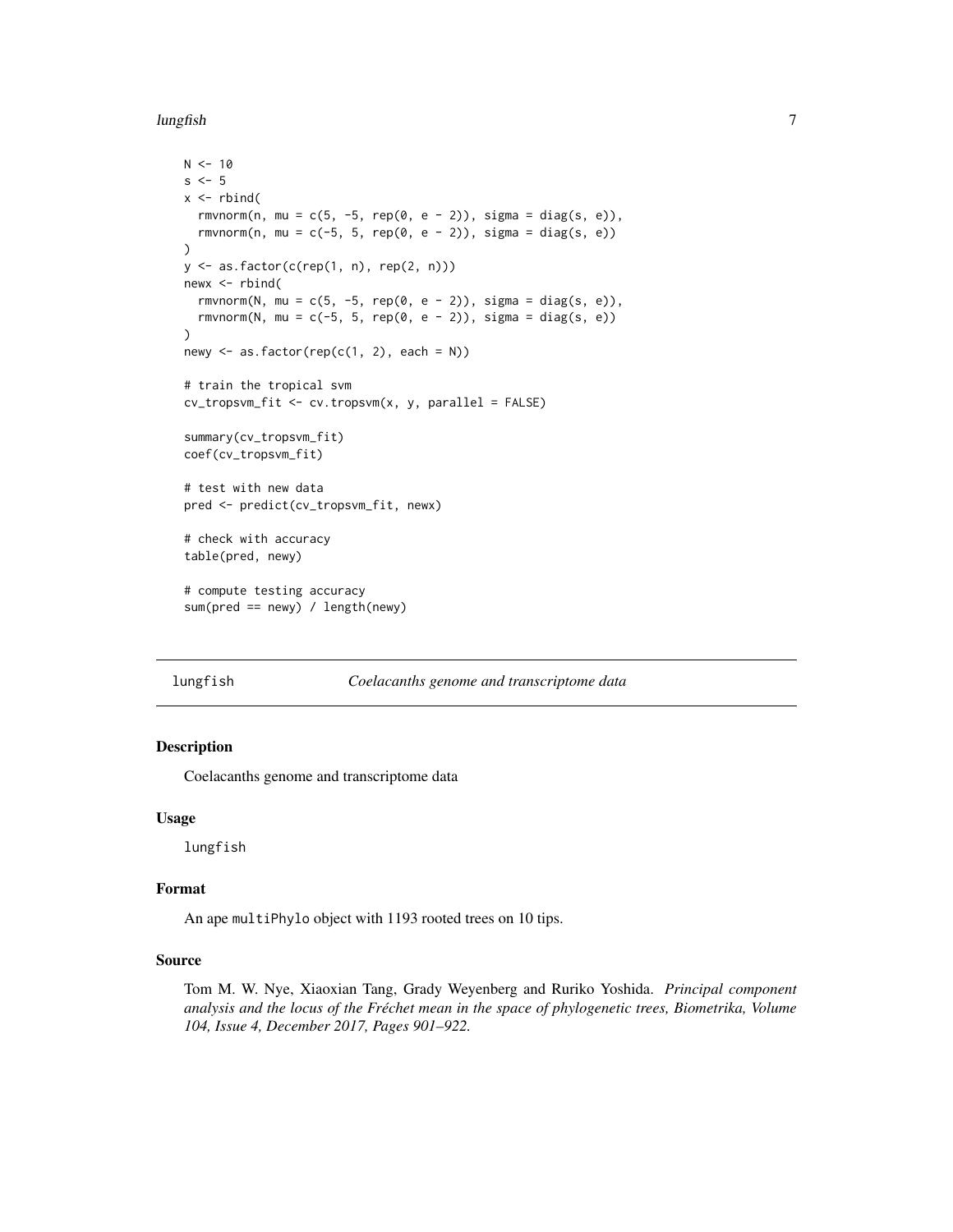Visualize the second order tropical principle components in troppca as a tropical triangle with projections on a two-dimensional plot via tropical isometry.

# Usage

## S3 method for class 'troppca'  $plot(x, plab = NULL, fw = FALSE, ...)$ 

#### Arguments

| $\mathsf{x}$ | a fitted troppca object.                                                                                     |
|--------------|--------------------------------------------------------------------------------------------------------------|
| plab         | a vector of labels of all points in the given data matrix. Not needed for unlabeled<br>data. (default: NULL) |
| fw           | a logical variable to determine if to add Fermat-Weber point of the data projec-<br>tion. (default: FALSE)   |
|              | Not used. Other arguments to plot                                                                            |

#### Value

plot.troppca does not return anything other than the plot.

predict.cv.tropsvm *Predict Method for Tropical Support Vector Machines based on Cross-Validation*

#### Description

Predicts values based upon a model trained by cv.tropsvm.

#### Usage

```
## S3 method for class 'cv.tropsvm'
predict(object, newx, ...)
```
# Arguments

| object                  | a fitted "cv.tropsym" object.                                  |
|-------------------------|----------------------------------------------------------------|
| newx                    | a data matrix, of dimension nobs x nyars used as testing data. |
| $\cdot$ $\cdot$ $\cdot$ | Not used. Other arguments to predict.                          |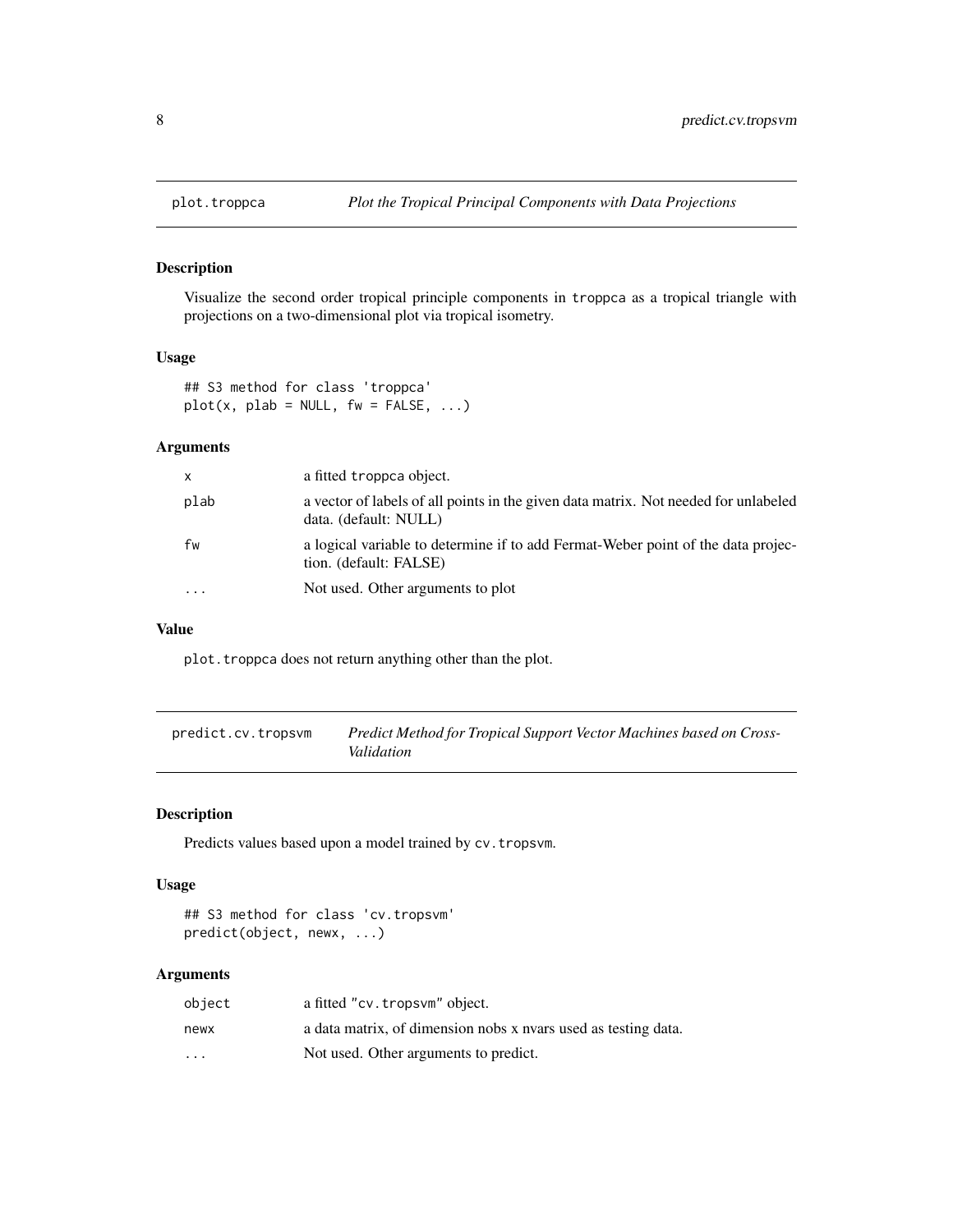# <span id="page-8-0"></span>predict.tropsvm 9

# Value

A vector of predicted values of a vector of labels.

#### See Also

summary, coef and the cv.tropsvm function.

# Examples

```
# data generation
library(Rfast)
e <- 20
n < -10N < -10s \leq -5x \leftarrow \text{rbind}(rmvnorm(n, mu = c(5, -5, rep(0, e - 2)), sigma = diag(s, e)),
  rmvnorm(n, mu = c(-5, 5, rep(0, e - 2)), sigma = diag(s, e))
)
y \leftarrow as.factor(c(rep(1, n), rep(2, n)))newx <- rbind(
  rmvnorm(N, mu = c(5, -5, rep(0, e - 2)), sigma = diag(s, e)),
  rmvnorm(N, mu = c(-5, 5, rep(0, e - 2)), sigma = diag(s, e))
)
newy \leq as. factor(rep(c(1, 2), each = N))
# train the tropical svm
cv_tropsvm_fit <- cv.tropsvm(x, y, parallel = FALSE)
# test with new data
pred <- predict(cv_tropsvm_fit, newx)
# check with accuracy
table(pred, newy)
# compute testing accuracy
sum(pred == newy) / length(newy)
```
predict.tropsvm *Predict Method for Tropical Support Vector Machines*

#### Description

Predicts values based upon a model trained by tropsvm.

#### Usage

```
## S3 method for class 'tropsvm'
predict(object, newx, ...)
```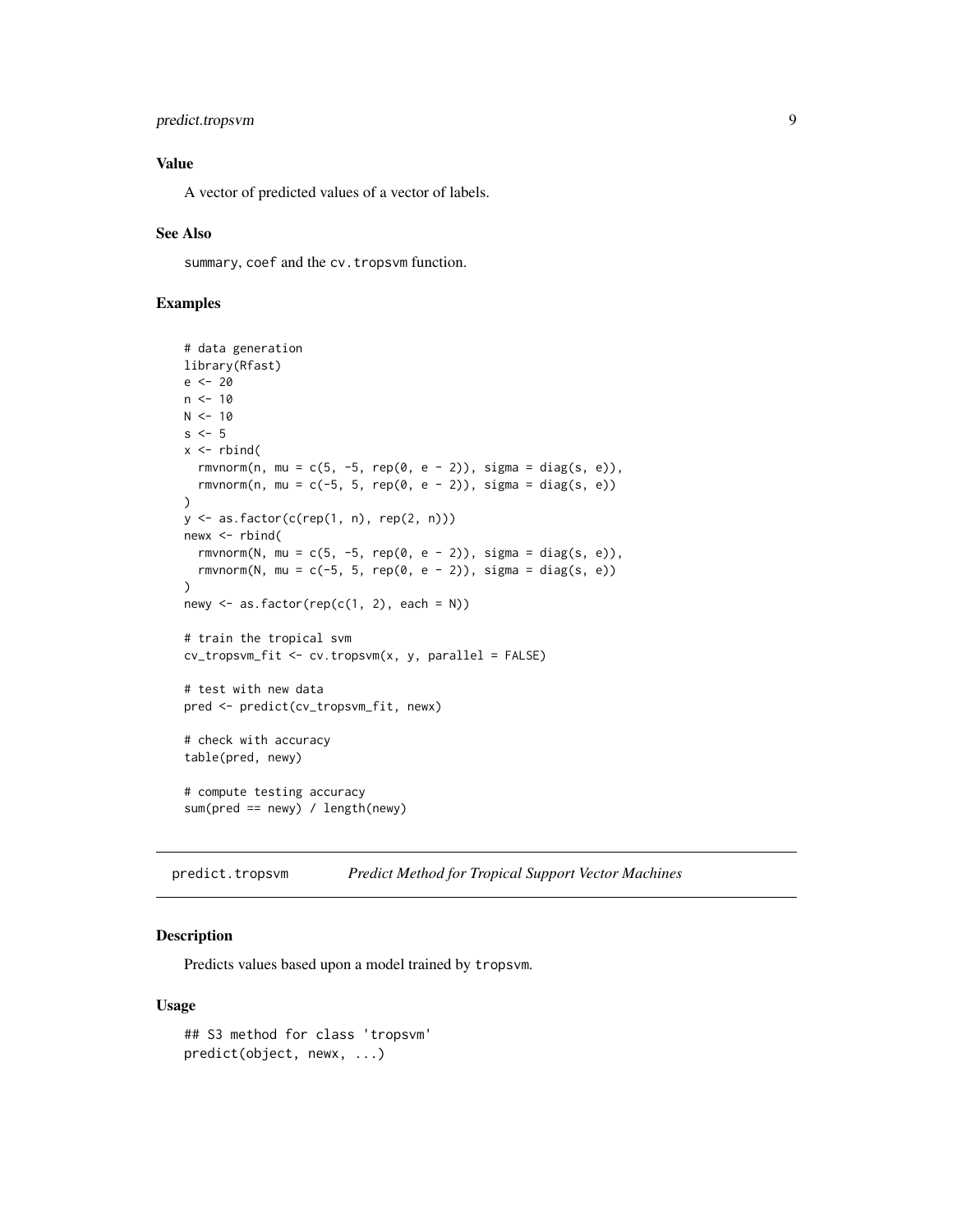#### Arguments

| object                  | a fitted tropsym object.                                       |
|-------------------------|----------------------------------------------------------------|
| newx                    | a data matrix, of dimension nobs x nyars used as testing data. |
| $\cdot$ $\cdot$ $\cdot$ | Not used. Other arguments to predict.                          |

# Value

A vector of predicted values of a vector of labels.

#### See Also

summary, coef and the tropsvm function.

# Examples

```
# data generation
library(Rfast)
e <- 100
n < -10N < - 10s \leq -5x \leftarrow \text{rbind}(rmvnorm(n, mu = c(5, -5, rep(0, e - 2)), sigma = diag(s, e)),
  rmvnorm(n, mu = c(-5, 5, rep(0, e - 2)), sigma = diag(s, e))
\mathcal{L}y <- as.factor(c(rep(1, n), rep(2, n)))
newx < -rbind(
 rmvnorm(N, mu = c(5, -5, rep(0, e - 2)), sigma = diag(s, e)),
  rmvnorm(N, mu = c(-5, 5, rep(0, e - 2)), sigma = diag(s, e))
)
newy \leq as. factor(rep(c(1, 2), each = N))
# train the tropical svm
tropsvm_fit \leq tropsvm(x, y, auto.assignment = TRUE, ind = 1)
# test with new data
pred <- predict(tropsvm_fit, newx)
# check with accuracy
table(pred, newy)
# compute testing accuracy
sum(pred == newy) / length(newy)
```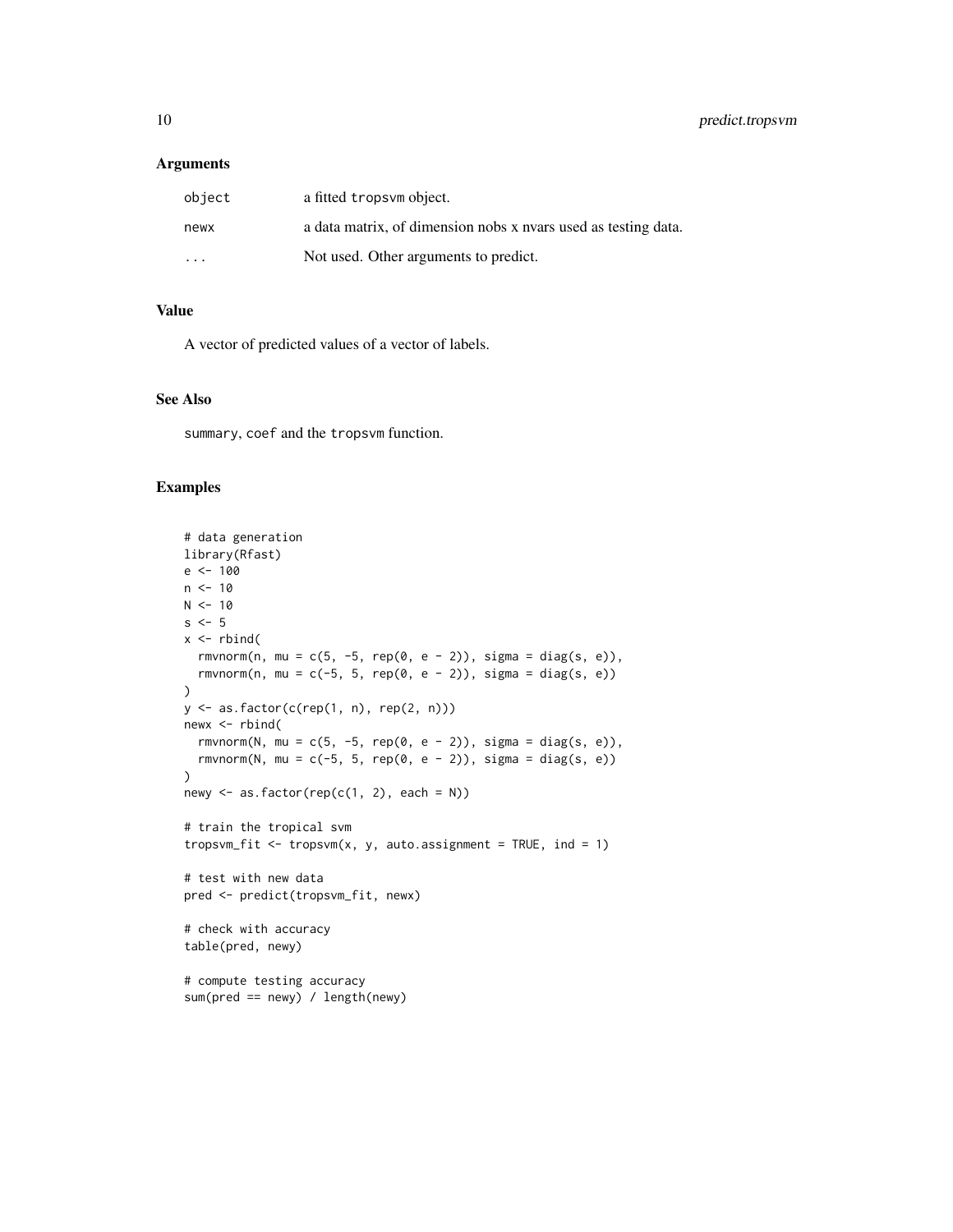<span id="page-10-0"></span>read.nexus.to.data.matrix

*Read NEXUS-formatted trees from two categories into a data matrix*

# Description

Read NEXUS-formatted trees from two categories into a data matrix

#### Usage

read.nexus.to.data.matrix(data.file1, data.file2)

# Arguments

| data.file1 | A data set with trees from one category.       |
|------------|------------------------------------------------|
| data.file2 | A data set with trees from the other category. |

#### Value

A data matrix with the first x rows corresponding the x trees in the first file and the last y rows are the trees from the second file.

```
read.tree.to.data.matrix
```
*Read Newick-formatted trees in two categories into a data matrix*

# Description

Read Newick-formatted trees in two categories into a data matrix

#### Usage

```
read.tree.to.data.matrix(data.file1, data.file2)
```
# Arguments

| data.file1 | A file containing trees in Newick form in a category.                    |
|------------|--------------------------------------------------------------------------|
| data.file2 | A file containing trees in Newick form in an assumed different category. |

# Value

read.tree.to.data.matrix has the same return as read.nexus.to.data.matrix.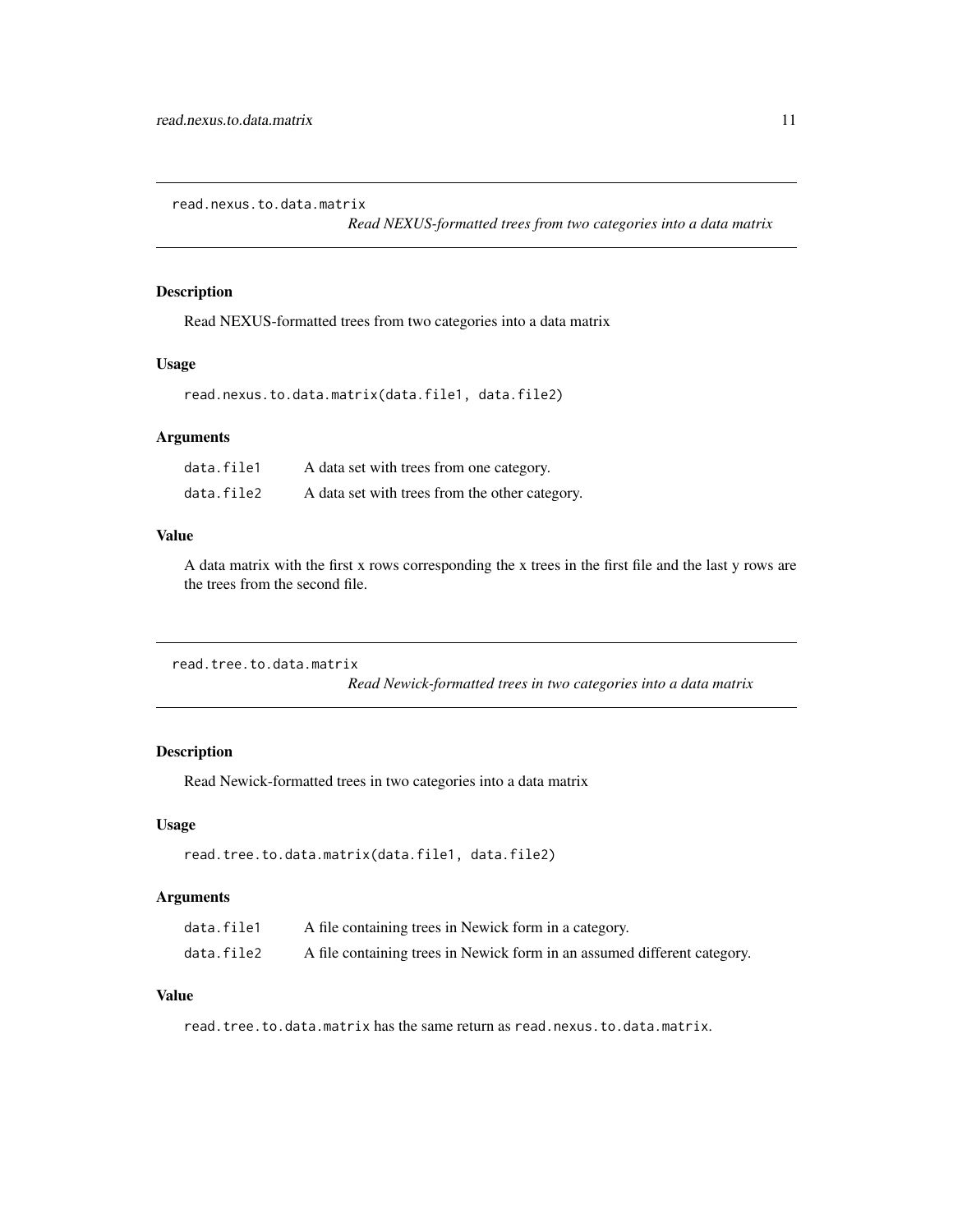<span id="page-11-0"></span>

Simulated Tree Data

#### Usage

data(sim\_trees)

### Format

An ape multiPhylo object with 300 rooted trees on 5 tips.

| summary.cv.tropsvm | Summarize an Analysis of Cross-Validated Tropical Support Vector |
|--------------------|------------------------------------------------------------------|
|                    | <i>Machine</i>                                                   |

#### Description

Return a summary with a more detailed explanation of the object "cv.tropsvm".

#### Usage

```
## S3 method for class 'cv.tropsvm'
summary(object, ...)
```
#### Arguments

| object                  | a fitted "cv.tropsvm" object.         |
|-------------------------|---------------------------------------|
| $\cdot$ $\cdot$ $\cdot$ | Not used. Other arguments to summary. |

#### Value

A summary of the crucial information of a tropical support vector machine is printed, including the selected best assignment and classification methods and the validation accuracy of each data fold. The summary section of classification methods specifies the sectors and their intersections used to classify points of two different categories.

#### See Also

predict, coef and the cv.tropsvm function.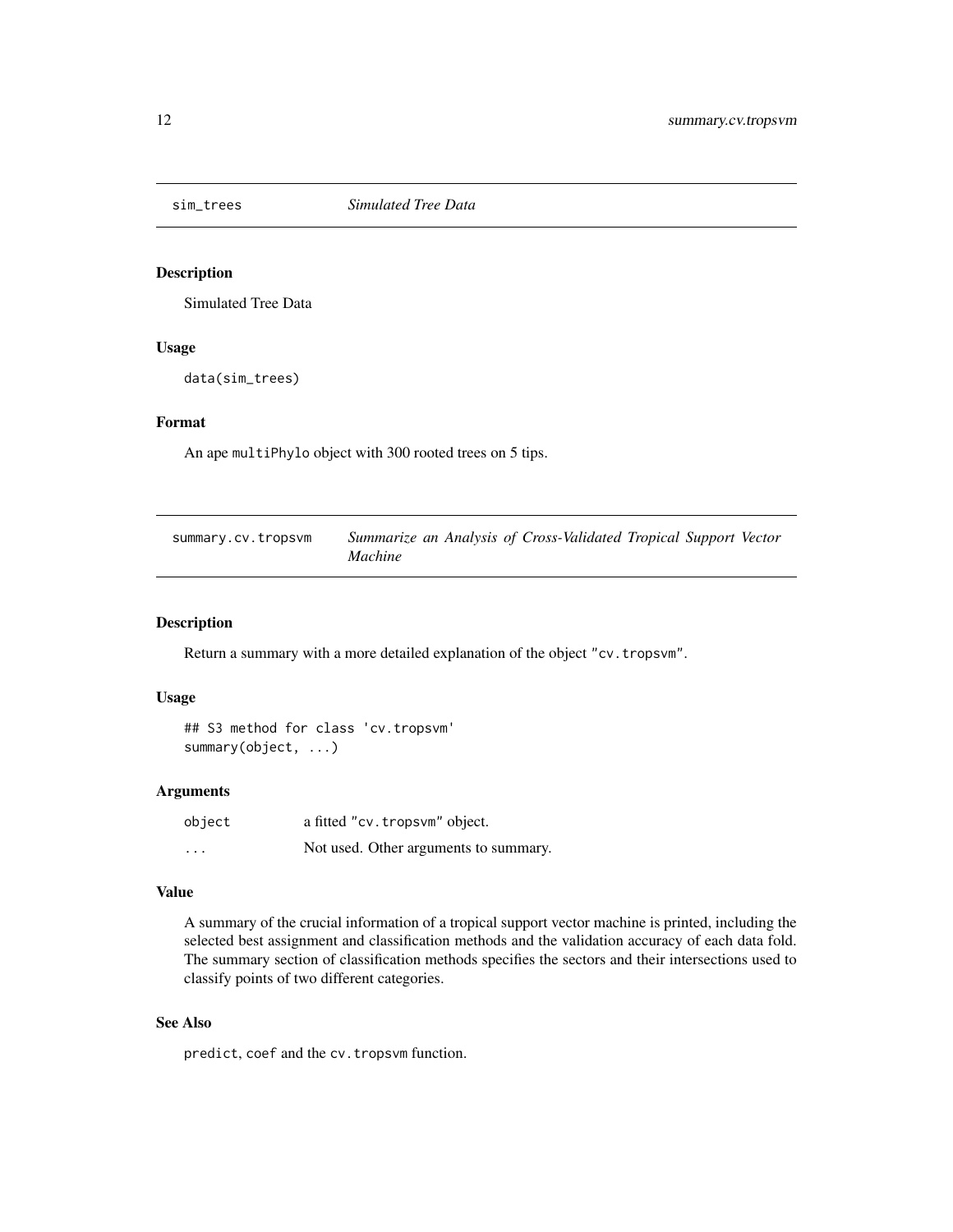#### <span id="page-12-0"></span>tropdet the state of the state of the state of the state of the state of the state of the state of the state of the state of the state of the state of the state of the state of the state of the state of the state of the st

#### Examples

```
# data generation
library(Rfast)
e <- 20
n < -10N < - 10s \leq -5x \leftarrow \text{rbind}(rmvnorm(n, mu = c(5, -5, rep(0, e - 2)), sigma = diag(s, e)),
  rmvnorm(n, mu = c(-5, 5, rep(0, e - 2)), sigma = diag(s, e))
\mathcal{L}y <- as.factor(c(rep(1, n), rep(2, n)))
newx <- rbind(
  rmvnorm(N, mu = c(5, -5, rep(0, e - 2)), sigma = diag(s, e)),
  rmvnorm(N, mu = c(-5, 5, rep(0, e - 2)), sigma = diag(s, e))
\lambdanewy \leq as. factor(rep(c(1, 2), each = N))
# train the tropical svm with cross-validation
cv_tropsvm_fit <- cv.tropsvm(x, y, parallel = FALSE)
summary(cv_tropsvm_fit)
```
tropdet *Tropical Determinant of a Matrix*

# Description

Compute the tropical determinant for a given matrix. This is equivalent to solving an assignment problem.

#### Usage

tropdet(x)

#### Arguments

x a square matrix

# Value

The determinant of the given matrix,

#### Examples

 $R \leq -$  matrix(sample(1:9, 9), nrow = 3) tropdet(R)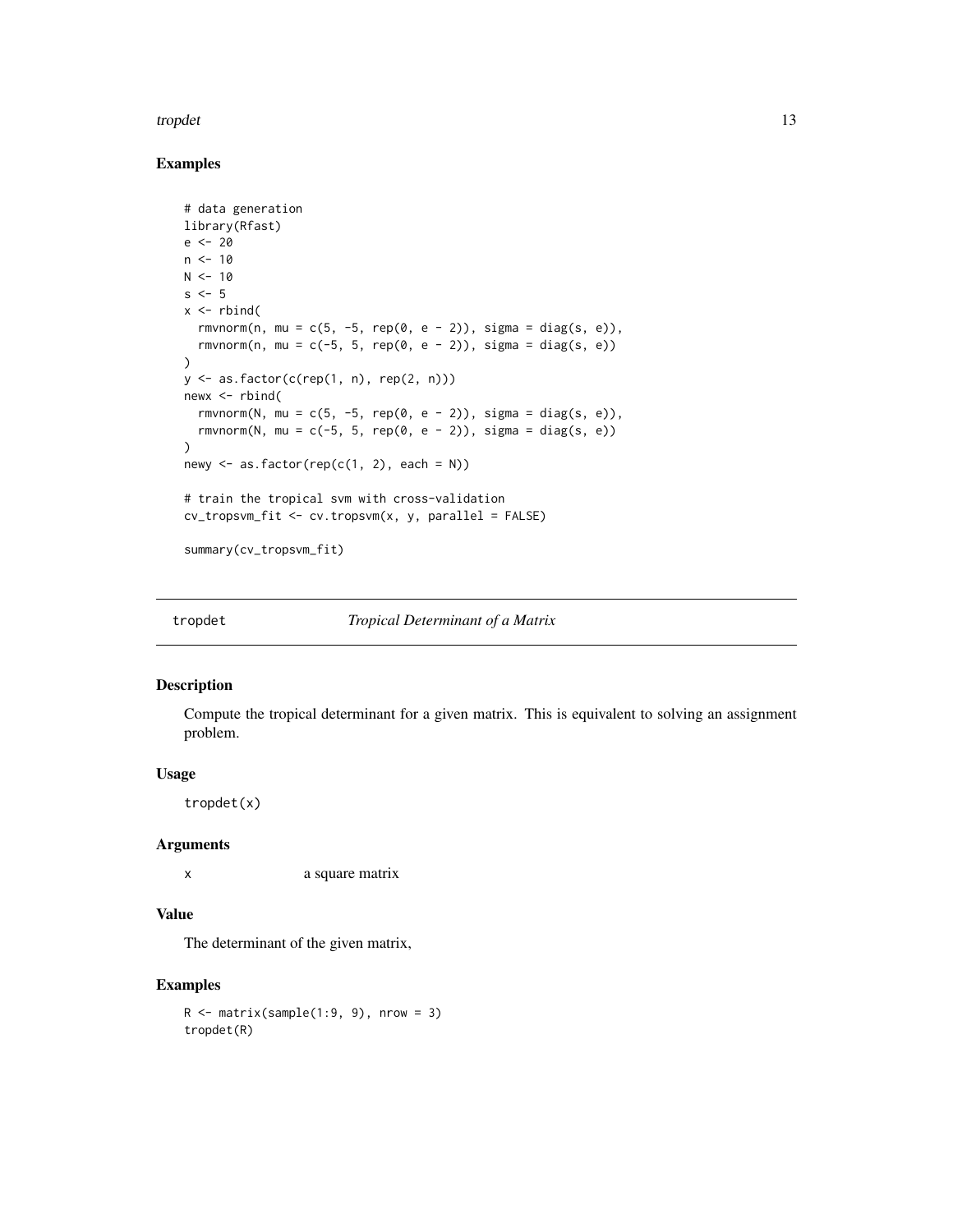<span id="page-13-0"></span>

Compute the tropical Fermat-Weber (FW) point for a given data matrix. The FW point minimizes the summed tropical distance to the trees described in the data matrix.

#### Usage

tropFW(x)

#### Arguments

|  |        | ¢ |  |
|--|--------|---|--|
|  |        |   |  |
|  | I<br>٦ |   |  |

x a data matrix, of dimension nobs x nvars; each row is an observation vector.

# Value

A list containing:

| fw      | The fermat-weber point.                                              |
|---------|----------------------------------------------------------------------|
| distsum | The sum of distance from each observation to the fermat-weber point. |

# Examples

 $x \leftarrow \text{matrix}(rnorm(100), ncol = 10)$ tropFW(x)

troppca.linsp *Tropical Principal Component Analysis by Tropical Linear Space*

# Description

Approximate the principal component as a tropical linear space for a given data matrix and returns the results as an object of class troppca.

# Usage

```
troppca.linsp(x, pcs = 2, iteration = list(), ncores = 2)
```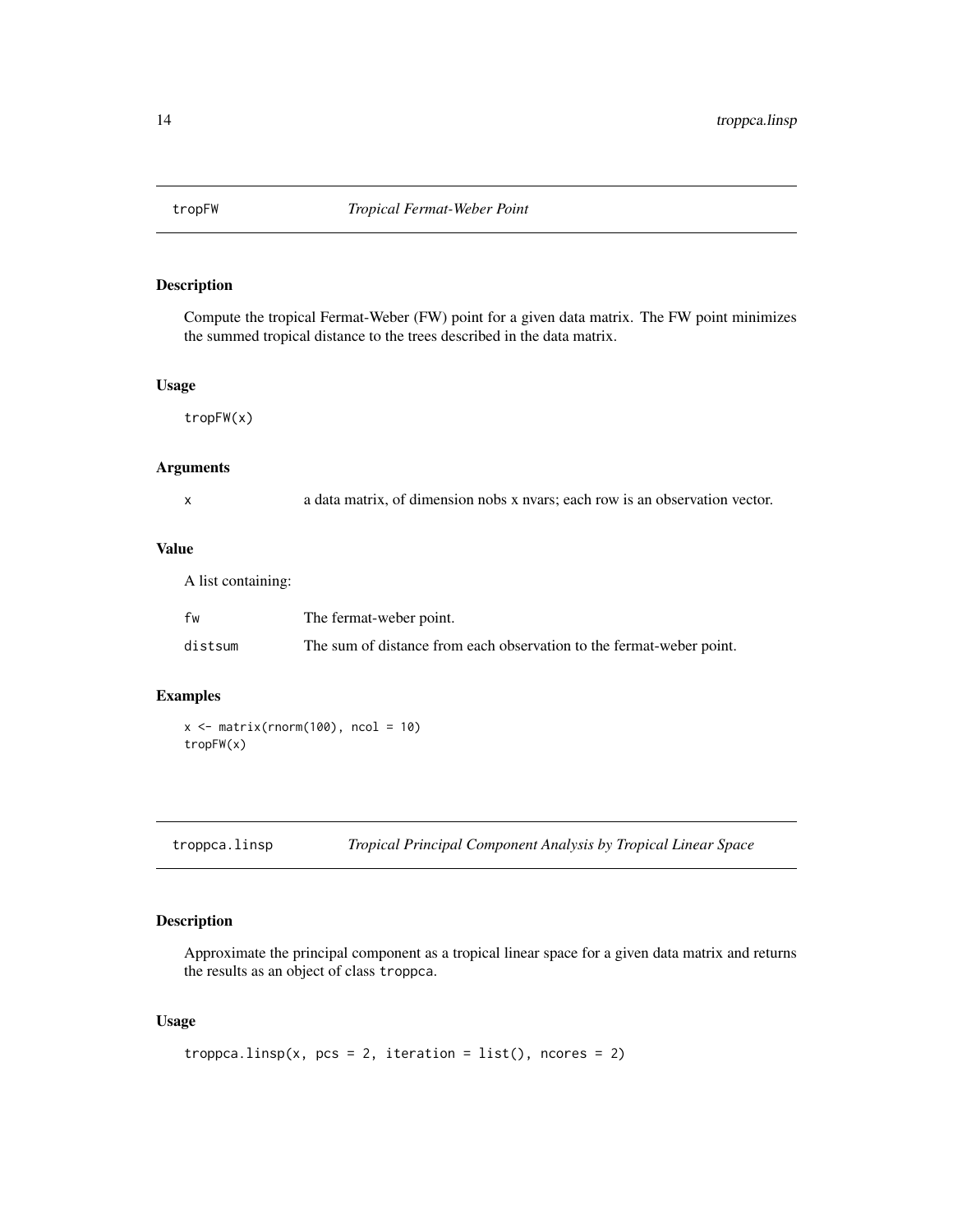# <span id="page-14-0"></span>Arguments

| $\boldsymbol{\mathsf{x}}$ | a data matrix, of size n x e, with each row an observation vector. e is the dimen-<br>sion of the tropical space                                                                                                                                                                                                                                                                                    |
|---------------------------|-----------------------------------------------------------------------------------------------------------------------------------------------------------------------------------------------------------------------------------------------------------------------------------------------------------------------------------------------------------------------------------------------------|
| pcs                       | a numeric value indicating the order of principal component. (default: 2)                                                                                                                                                                                                                                                                                                                           |
| iteration                 | a list with arguments controlling the iteration of the algorithm.                                                                                                                                                                                                                                                                                                                                   |
|                           | <b>exhaust</b> a logical variable indicating if to iterate over all possible combinations<br>of the linear space based on the given data matrix x. If FALSE, please input<br>a number of iteration for niter. If TRUE, please enter 0 for niter and this<br>function will iterate over all possible combinations of linear space. This<br>could be time consuming when x is large. (default: FALSE) |
|                           | <b>niter</b> a numeric variable indicating the number of iterations. (default: 100)                                                                                                                                                                                                                                                                                                                 |
| ncores                    | a numeric value indicating the number of threads utilized for multi-cored CPUs.<br>(default: 2)                                                                                                                                                                                                                                                                                                     |

# Value

A list of S3 class "troppca", including:

| pс         | The principal component as a tropical linear space                                             |
|------------|------------------------------------------------------------------------------------------------|
| obi        | The tropical PCA objective, the sum of tropical distance from each point to the<br>projection. |
| projection | The projections of all data points.                                                            |
| type       | The geometry of principal component.                                                           |

# Examples

```
library(Rfast)
n <- 100
e <- 10
sig2 <- 1
x \le rbind(rmvnorm(n, mu = c(5, -5, rep(0, e - 2)), sigma = diag(sig2, e)))
troppca_fit <- troppca.linsp(x)
```

| troppca.linsp2poly | Tropical Principal Component Analysis by Polytope Converted from |
|--------------------|------------------------------------------------------------------|
|                    | Linear Space                                                     |

# Description

Approximate the principal component as a tropical polytope converted from tropical linear space for a given data matrix via MCMC and return the results as an object of class troppca.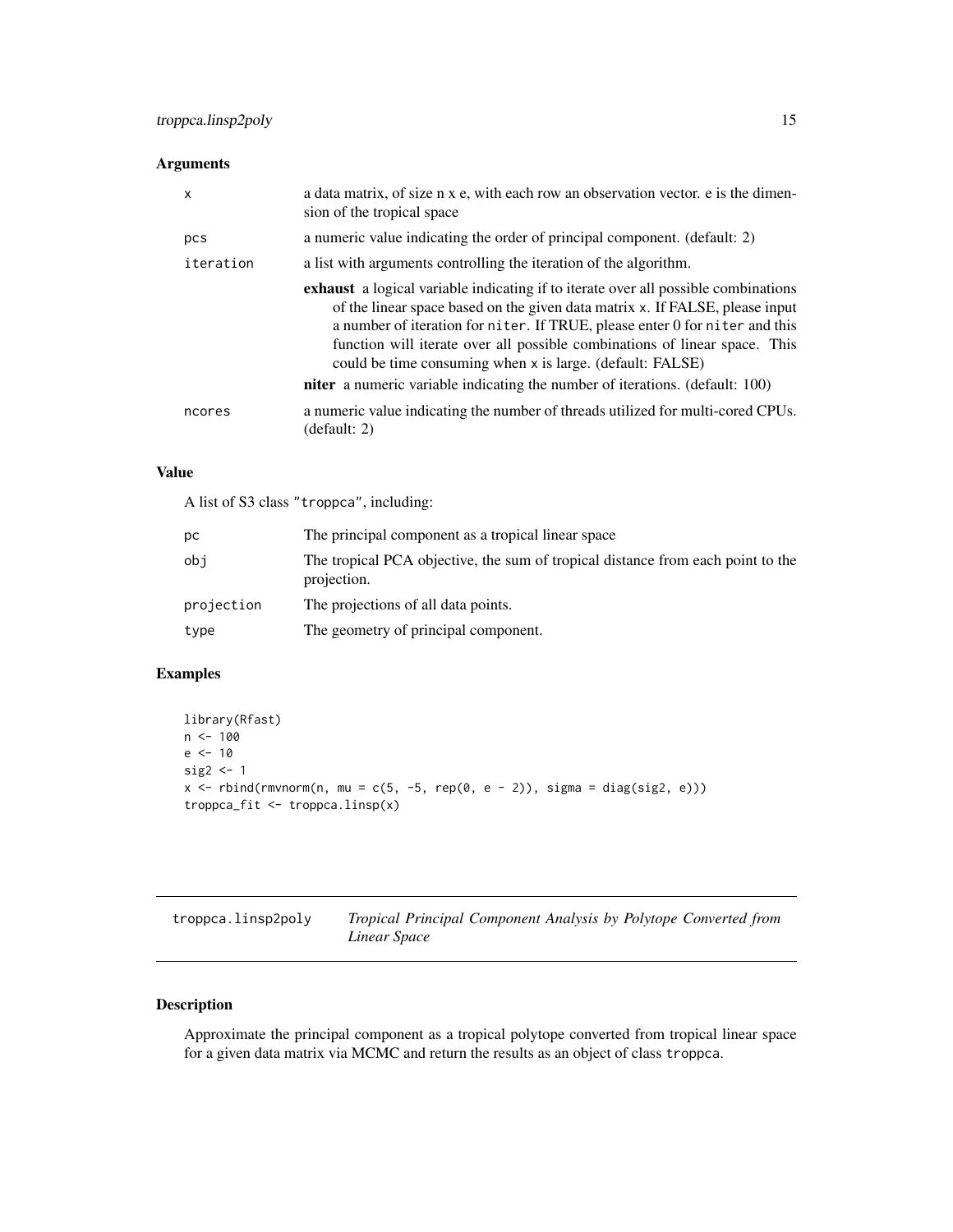#### <span id="page-15-0"></span>Usage

troppca.linsp2poly(x, pcs = 2, nsample =  $1000$ , ncores = 2)

# Arguments

| $\mathsf{x}$ | a data matrix, of size n x e, with each row an observation vector, e is the dimen-<br>sion of the tropical space# |
|--------------|-------------------------------------------------------------------------------------------------------------------|
| pcs          | a numeric value indicating the order of principal component. (default: 2)                                         |
| nsample      | a numeric value indicating the number of samples of MCMC. (default: 1000)                                         |
| ncores       | a numeric value indicating the number of threads utilized for multi-cored CPUs.<br>(default: 2)                   |

# Value

A list of S3 class "troppca", including:

| pс         | The principal component as a tropical linear space                                             |
|------------|------------------------------------------------------------------------------------------------|
| obi        | The tropical PCA objective, the sum of tropical distance from each point to the<br>projection. |
| projection | The projections of all data points.                                                            |
| type       | The geometry of principal component.                                                           |

# Examples

```
library(Rfast)
n <- 50
e <- 50
s \leq -5x \le- rbind(
  rmvnorm(n, mu = c(5, -5, rep(0, e - 2)), sigma = diag(s, e)),
  rmvnorm(n, mu = c(-5, 5, rep(0, e - 2)), sigma = diag(s, e))
\mathcal{L}troppca_fit <- troppca.linsp2poly(x)
```
troppca.poly *Tropical Principal Component Analysis by Tropical Polytope*

# Description

Approximates the principal component as a tropical polytope for a given data matrix via MCMC and return the results as an object of class troppca.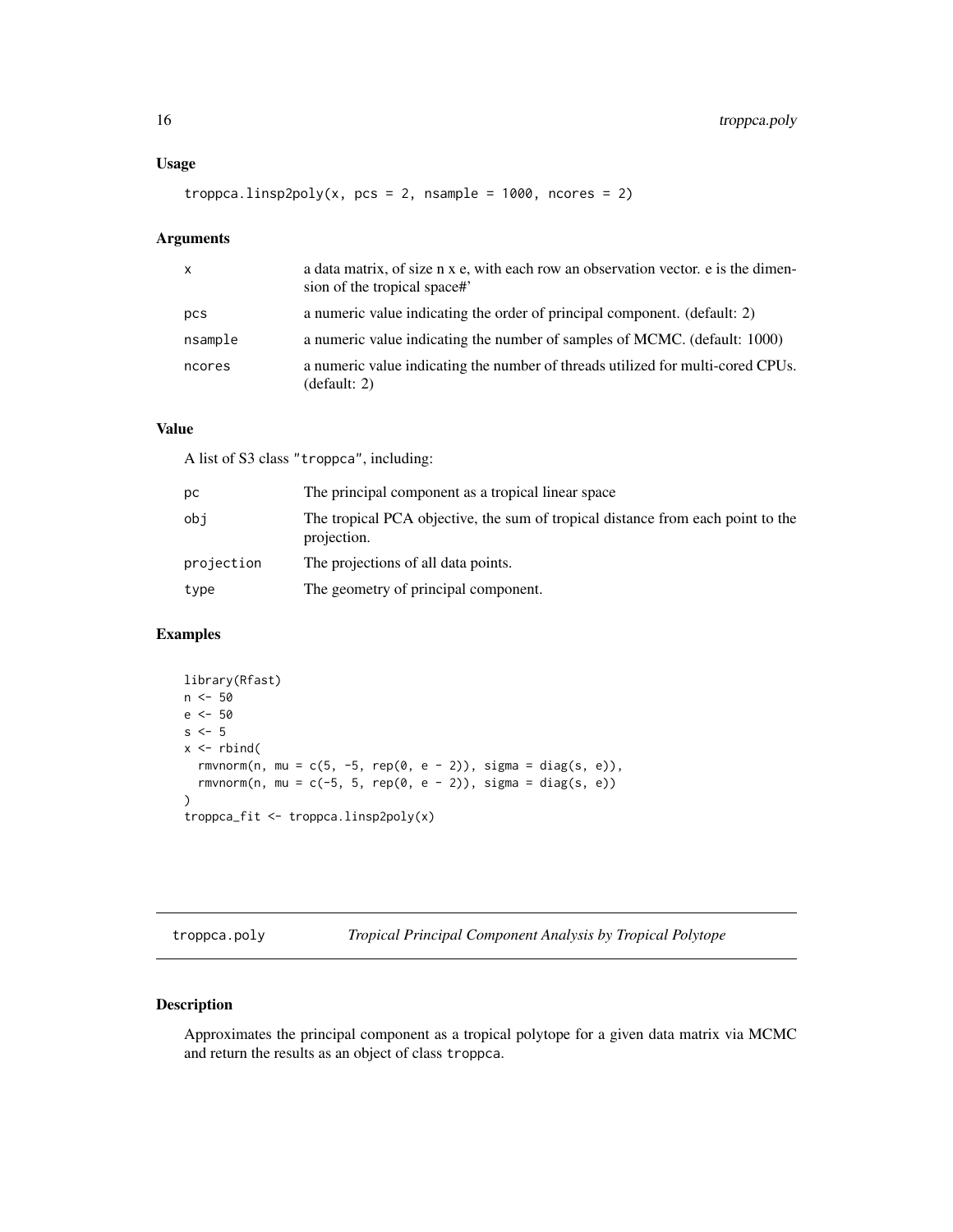# <span id="page-16-0"></span>tropproj.linsp 17

# Usage

troppca.poly(x,  $pcs = 2$ , nsample = 1000, ncores = 2)

# Arguments

| $\mathsf{x}$ | a data matrix, of size n x e, with each row an observation vector, e is the dimen-<br>sion of the tropical space# |
|--------------|-------------------------------------------------------------------------------------------------------------------|
| pcs          | a numeric value indicating the order of principal component. (default: 2)                                         |
| nsample      | a numeric value indicating the number of samples of MCMC. (default: 1000)                                         |
| ncores       | a numeric value indicating the number of threads utilized for multi-cored CPUs.<br>(default: 2)                   |

# Value

A list of S3 class "troppca", including:

| pс         | The principal component as a tropical linear space                                             |
|------------|------------------------------------------------------------------------------------------------|
| obi        | The tropical PCA objective, the sum of tropical distance from each point to the<br>projection. |
| projection | The projections of all data points.                                                            |
| type       | The geometry of principal component.                                                           |

# Examples

```
library(Rfast)
n <- 50
e <- 50
s \leq -5x \leftarrow \text{rbind}(rmvnorm(n, mu = c(5, -5, rep(0, e - 2)), sigma = diag(s, e)),
  rmvnorm(n, mu = c(-5, 5, rep(0, e - 2)), sigma = diag(s, e))
)
troppca_fit <- troppca.poly(x)
plot(troppca_fit)
```
tropproj.linsp *Projection on Tropical Linear Space*

# Description

Compute projection of data points on a given tropical linear space.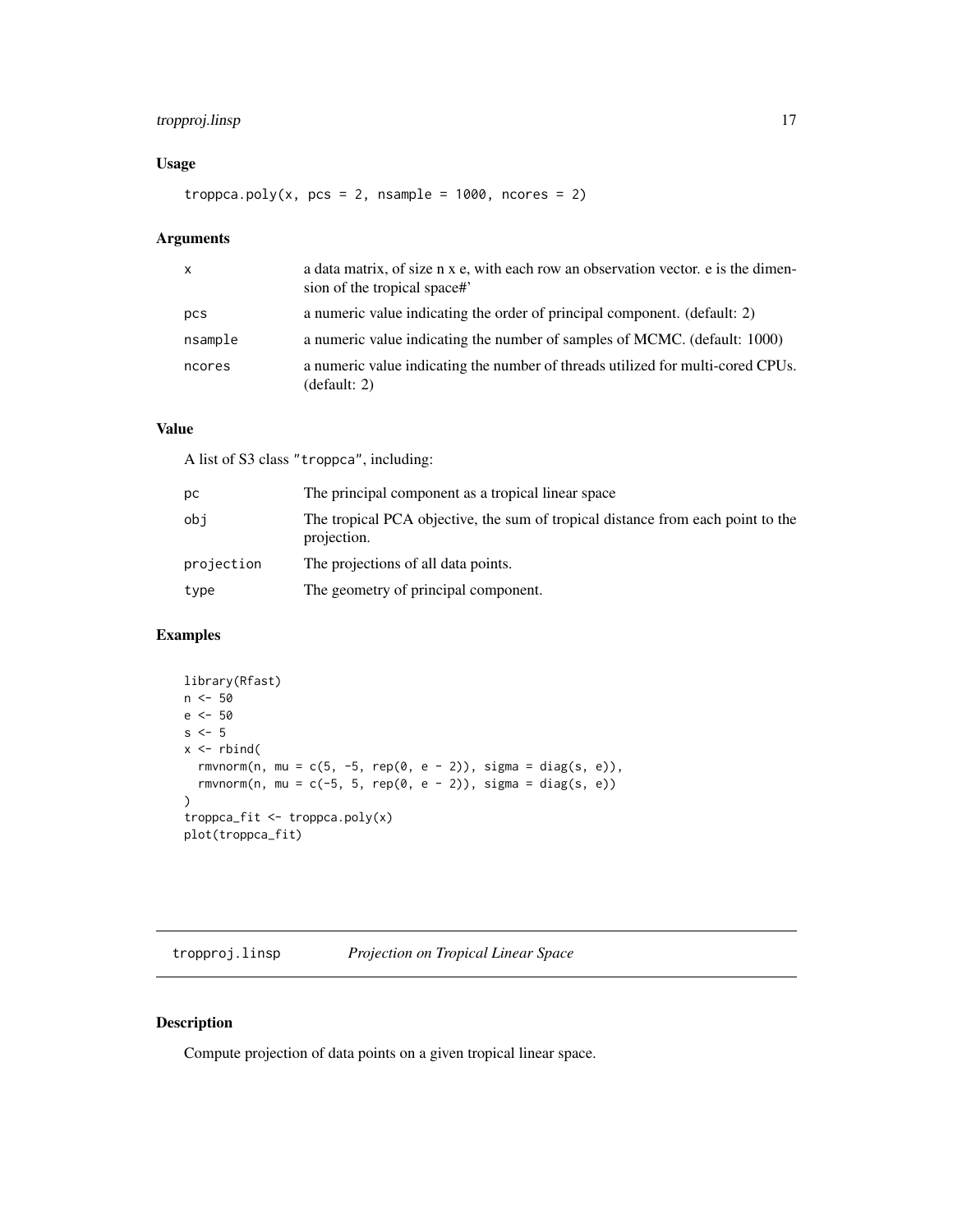# Usage

tropproj.linsp(x, V)

# Arguments

| x. | a data matrix, of size n x e, with each row an observation.                                                                                                                |
|----|----------------------------------------------------------------------------------------------------------------------------------------------------------------------------|
| V  | a data matrix, of dimension s x e, with each row a basis of tropical linear space.<br>e is the dimension of the tropical space and s is the dimension of the linear space. |

# Value

A matrix of projections of all data points.

# Examples

```
library(Rfast)
n < -100e <- 10
sig2 <-1s \leftarrow 3x \le rbind(rmvnorm(n, mu = c(5, -5, rep(0, e - 2)), sigma = diag(sig2, e)))
V \le matrix(runif(s * e, -10, 10), nrow = s, ncol = e)
x_proj <- tropproj.linsp(x, V)
head(x_proj)
```

| tropproj.poly | Projection on Tropical Polytope |
|---------------|---------------------------------|
|               |                                 |

# Description

Project a point onto a given tropical polytope.

# Usage

```
tropproj.poly(x, tconv)
```
# Arguments

|       | a data vector, of length e.                                                                                                                                                      |
|-------|----------------------------------------------------------------------------------------------------------------------------------------------------------------------------------|
| tconv | a data matrix, of size e x s, with each column a vertex of the tropical polytope.<br>e is the dimension of the tropical space and s is the number of vertices of the<br>polytope |

# Value

A projected vector on the given tropical polytope.

<span id="page-17-0"></span>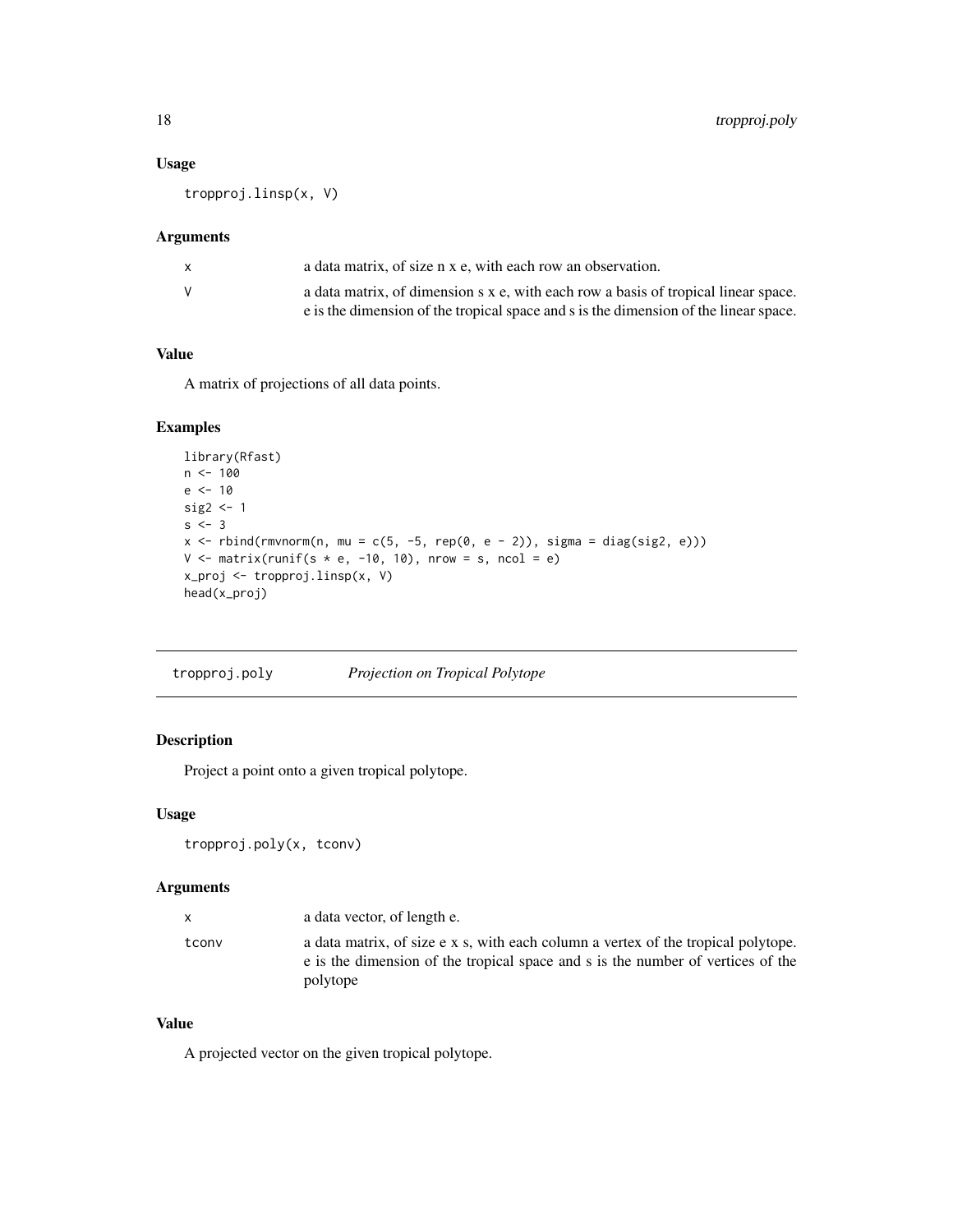#### <span id="page-18-0"></span>tropsvm 19

# Examples

```
# Generate a tropical polytope consisting of three trees each with 5 leaves
library(ape)
pltp <- sapply(1:3, function(i) {
  as.vector(rcoal(5))
})
# Generate an observation and vectorize it
tree \leq rcoal(5)
tree_vec <- as.vector(tree)
tropproj.poly(tree_vec, pltp)
```
tropsvm *Tropical Support Vector Machines*

# Description

Fit a discriminative two-class classifier via linear programming defined by the tropical hyperplane which maximizes the minimum tropical distance from data points to itself in order to separate the data points into sectors (half-spaces) in the tropical projective torus.

# Usage

 $t$ ropsvm $(x, y, auto.assignment = FALSE, assignment = NULL, ind = 1)$ 

# Arguments

| X               | a data matrix, of dimension nobs x nyars; each row is an observation vector.                                                                                                                                                                                                                                                                                                                                                                                                                                                                                                                                                                                                                                                                   |  |
|-----------------|------------------------------------------------------------------------------------------------------------------------------------------------------------------------------------------------------------------------------------------------------------------------------------------------------------------------------------------------------------------------------------------------------------------------------------------------------------------------------------------------------------------------------------------------------------------------------------------------------------------------------------------------------------------------------------------------------------------------------------------------|--|
| y               | a response vector with one label for each row/component of x.                                                                                                                                                                                                                                                                                                                                                                                                                                                                                                                                                                                                                                                                                  |  |
| auto.assignment |                                                                                                                                                                                                                                                                                                                                                                                                                                                                                                                                                                                                                                                                                                                                                |  |
|                 | a logical value indicating if to provide an assignment manually. If FALSE,<br>an input is required, otherwise the function automatically finds a good assign-<br>ment.(default: FALSE)                                                                                                                                                                                                                                                                                                                                                                                                                                                                                                                                                         |  |
| assignment      | a numeric vector of length 4 indicating the sectors of tropical hyperplane that the<br>data will be assigned to. The first and third elements in the assignment are the<br>coordinates of an observed point in data matrix x believed from the first category<br>where the maximum and second maximum of the vector addition between the<br>fitted optimal tropical hyperplane and the point itself are achieved. The mean-<br>ings for the second and the fourth element in the assignment are the same but<br>for the points in the second category. Namely, the first and second values in the<br>assignment are the indices of sectors where the two point clouds are assigned.<br>Not needed when auto.assignment = TRUE. (default: NULL) |  |
| ind             | a numeric value or a numeric vector ranging from 1 to 70 indicating which clas-<br>sification method to be used. There are 70 different classification methods. De-<br>tails of a given method can be retrieved by summary. The different classification<br>methods are proposed to resolve the issue when points fall on the intersections<br>of sectors. Users can have personal choices if better knowledge is assumed.<br>(default: 1)                                                                                                                                                                                                                                                                                                     |  |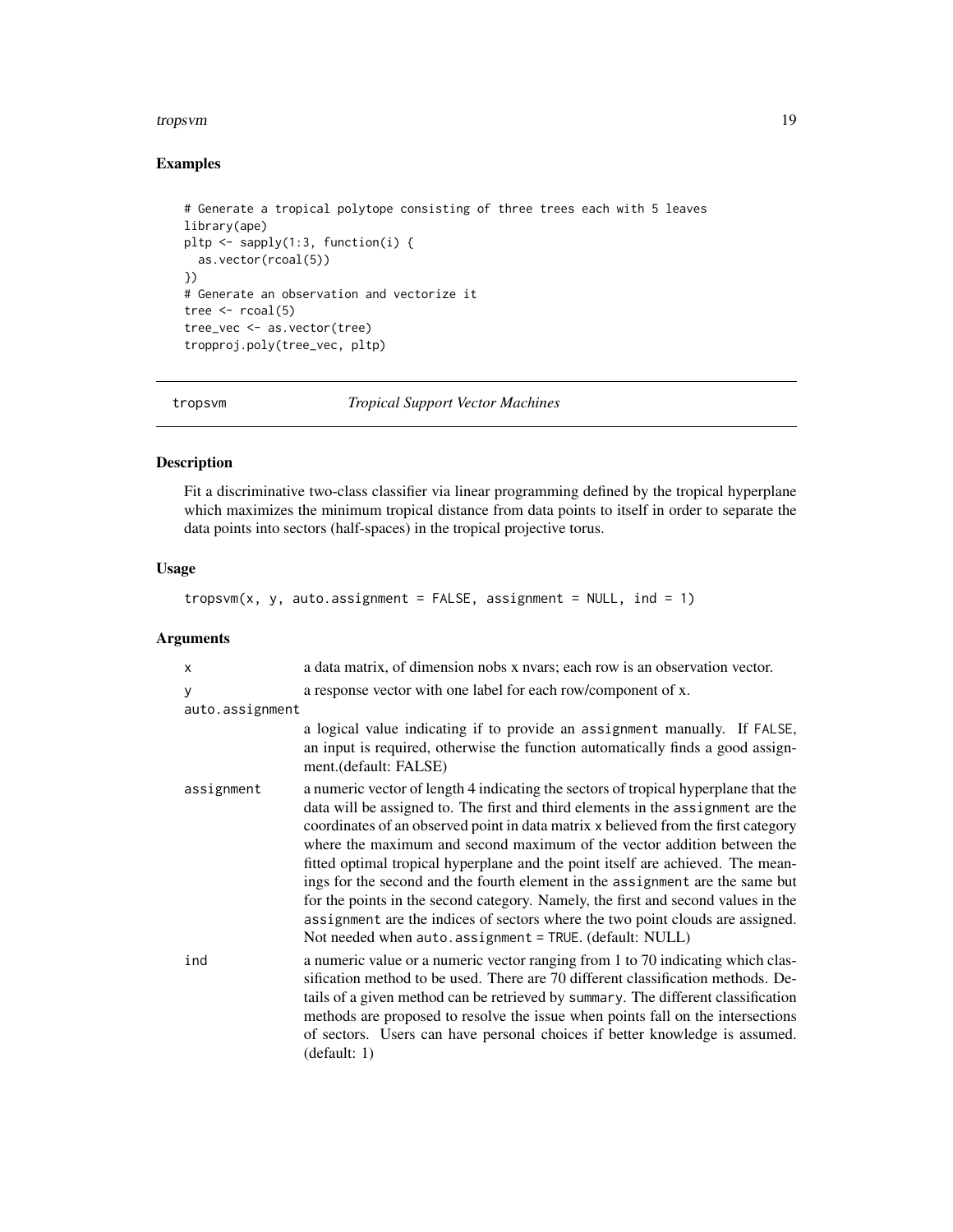#### Value

An object with S3 class tropsvm containing the fitted model, including:

| apex       | The negative apex of the fitted optimal tropical hyperplane. |
|------------|--------------------------------------------------------------|
| assignment | The user-input or auto-found assignment.                     |
| index      | The user-input classification method.                        |
| levels     | The name of each category, consistent with categories in y.  |

# See Also

predict, coef and the cv.tropsvm function.

# Examples

```
# data generation
library(Rfast)
e <- 100
n < -10N < - 100s < -10x \leftarrow \text{rbind}(rmvnorm(n, mu = c(5, -5, rep(0, e - 2)), sigma = diag(s, e)),
  rmvnorm(n, mu = c(-5, 5, rep(0, e - 2)), sigma = diag(s, e))
\mathcal{L}y <- as.factor(c(rep(1, n), rep(2, n)))
newx <- rbind(
  rmvnorm(N, mu = c(5, -5, rep(0, e - 2)), sigma = diag(s, e)),
  rmvnorm(N, mu = c(-5, 5, rep(0, e - 2)), sigma = diag(s, e))
)
newy \leq as. factor(rep(c(1, 2), each = N))
# train the tropical svm
tropsvm_fit <- tropsvm(x, y, auto.assignment = TRUE, ind = 1)
coef(tropsvm_fit)
# test with new data
pred <- predict(tropsvm_fit, newx)
# check with accuracy
table(pred, newy)
# compute testing accuracy
sum(pred == newy) / length(newy)
```